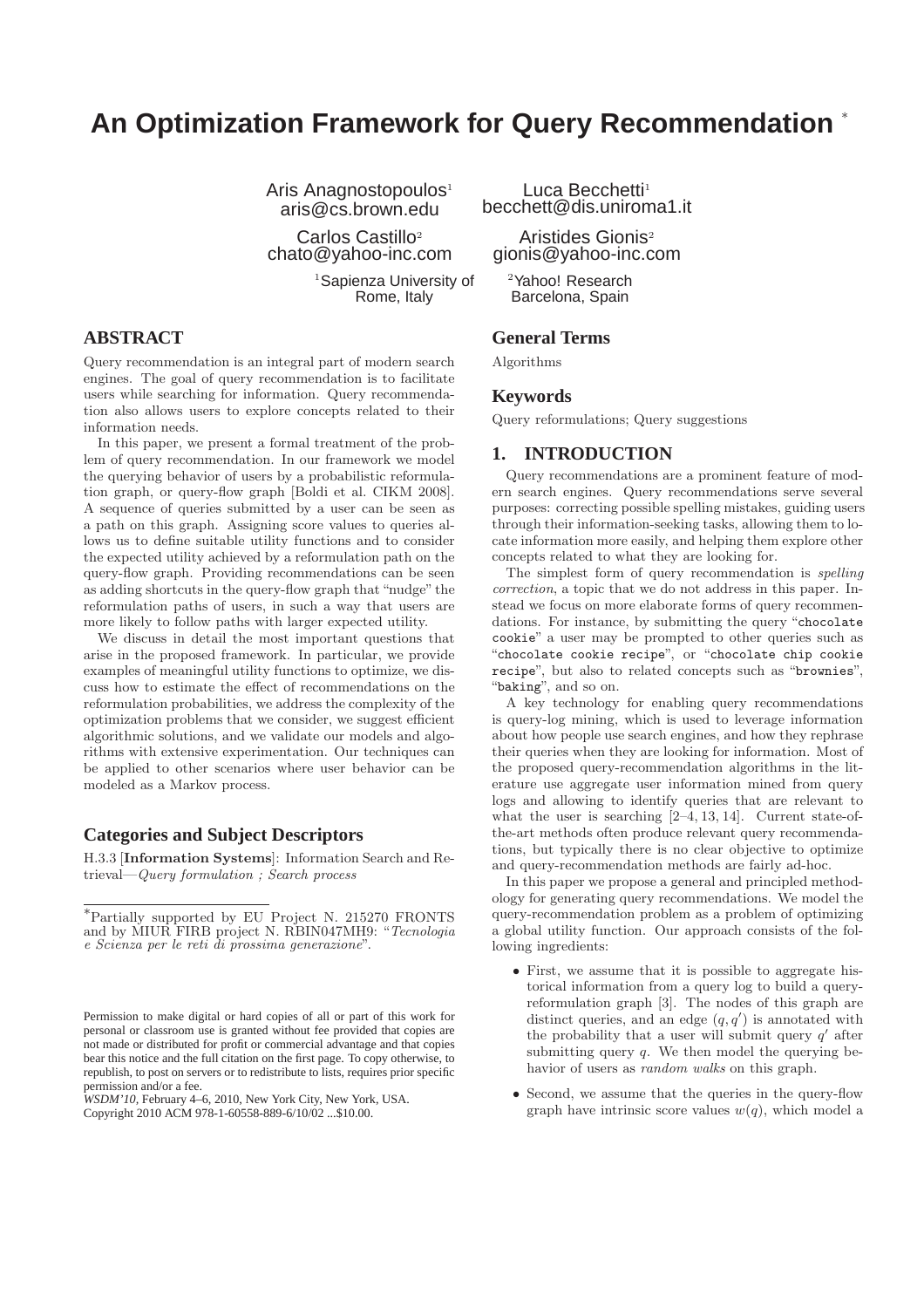desired property of the queries. For example,  $w(q)$  may represent the probability that users who submit query q will be satisfied with the search-engine results. We assume that during the random walk on the query-flow graph, users collect the scores of (a subset of) the nodes that they visit. The higher the total value collected, the higher the overall utility of the system.

- Last, we assume that query recommendations can be viewed as a perturbation of the transition probabilities in the query-flow graph. The motivation is that while searching for information users tend to follow edges according to their propensity to reformulate queries, but they also move to queries that are recommended to them by the search engine.
- Given the objective to maximize the overall utility of the system, we formulate the query-recommendation problem as deciding how to perturb the transition probabilities so as to maximize the expected utility of a random walk. From the algorithmic point of view, the problem of finding  $k$  shortcut edges to add at each node order to maximize the overall utility is an NPhard optimization problem. In this paper, we discuss the complexity of the problem and we propose approximate algorithms for obtaining solutions of high quality.

Contributions. We propose an optimization framework for query recommendation. The framework is based on the use of a random walk over the query-flow graph. An important ingredient of our framework is a model, supported by experimental evidence, of the way in which the addition of query-recommendation links affects the above mentioned random walk.

We design optimization algorithms to place query recommendation links so as to optimize the expected benefit achieved by navigating the perturbed query-flow graph. The effectiveness of the algorithms we propose is supported by theoretical analysis. For the special case of adding recommendation links to a single node, we are able to provide a characterization of optimal solutions. Our characterization allows to design a heuristic strategy that achieves nearoptimal performance. For the general case of adding recommendation links from each node, we propose a heuristic based on the optimization of a modified objective function, which is a good proxy of the original objective function when the perturbation induced by adding recommendations is relatively small.

We perform experiments addressing the following issues:  $(i)$  testing the validity of our model on real query-log data;  $(ii)$  assessing the performance of our algorithms with respect to other reasonable heuristics on real data. Note that the algorithms that we propose maximize the expected benefit over the entire navigation of the user, not just the benefit over the next recommendation. To understand the effects of this choice, we also present the results of a user study intended to assess the user-perceived quality of query recommendations provided by our heuristics and the top ones returned by other systems.

Applications. While we present the problem using query recommendations as a motivation, our model and methods can be applied to other scenarios where user behavior can be modeled as a Markov process. A concrete application that also partly motivated our work is leisurerelated search in entertainment sites such as Yahoo! *OMG* (celebrity/fashion/gossiping columns). Usually, users start browsing these services either from the frontpage or by performing some query. Our goal in this case is to show recommendations that take into account the browsing behavior of users in order to deliver an entertaining experience to the user, which involves a path along several of the best pages in the site.

As another example, consider exploring media sites such as YouTube or Flickr, where the system allows for browsing the collection in a guided way, suggesting related contents in order to provide an entertaining experience. In such a scenario, content should be recommended according to some "interestingness" criteria, and recommendations should depend not only on the next step of the user navigation, but also on the user future browsing path.

Roadmap. This paper is organized as follows. Section 2 discusses related work. Section 3 defines the scenario that we are interested in and formally describes the model we adopt in the rest of the paper. Section 4 formalizes providing effective recommendations as a suitably defined optimization problem. Section 5 addresses the complexity of the general problem we consider. In Section 6, we present our analysis of historical data to model the user browsing behavior and query utility. In Section 7 we build on this model to solve the query recommendation problem, and we compare our method with other natural baselines. Finally, in Section 8 we conclude and present some ideas for future work.

# **2. PREVIOUS WORK**

## **2.1 Query recommendations**

Devising effective strategies for query recommendation has been recognized as an important task since the early 2000's. Query recommendation tools are commonly part of the interface provided nowadays to users of search engines.

A first line of research has focused on the task of finding queries that are related to those submitted by the user. To find related queries, various strategies have been proposed, including measures of query similarity [2], query clustering [13], or association rules [8].

A different approach has been taken by Zhang and Nasraoui [14], who attempted to model the user sequential search behavior. Zhang and Nasraoui consider query graphs in which nodes represent queries and edges consecutive queries in the same user session. Edges are weighted by a damping (or forgetting) factor, providing a measure of similarity between consecutive queries, whereas the similarity for nonconsecutive queries within the same session is calculated by multiplying the similarity values of arcs along the path connecting them. An overall similarity value is obtained by adding up the contributions of different sessions.

The concept of a query graph has been further expanded by Boldi et al. [3]. Here, the authors introduce the concept of a *query-flow graph*. The authors define a graph in which an edge  $(q, q')$  denotes the fact that at least one user has submitted query  $q'$  after submitting q in the same session. Edges are associated to weights, which estimate the probability that a query transition connects related queries, and are computed from aggregate information extracted from the query log. Boldi et al. consider three heuristics for query recommendations:  $(i)$  a simple one based on recommending, for a user at query  $q$ 's search results page, the query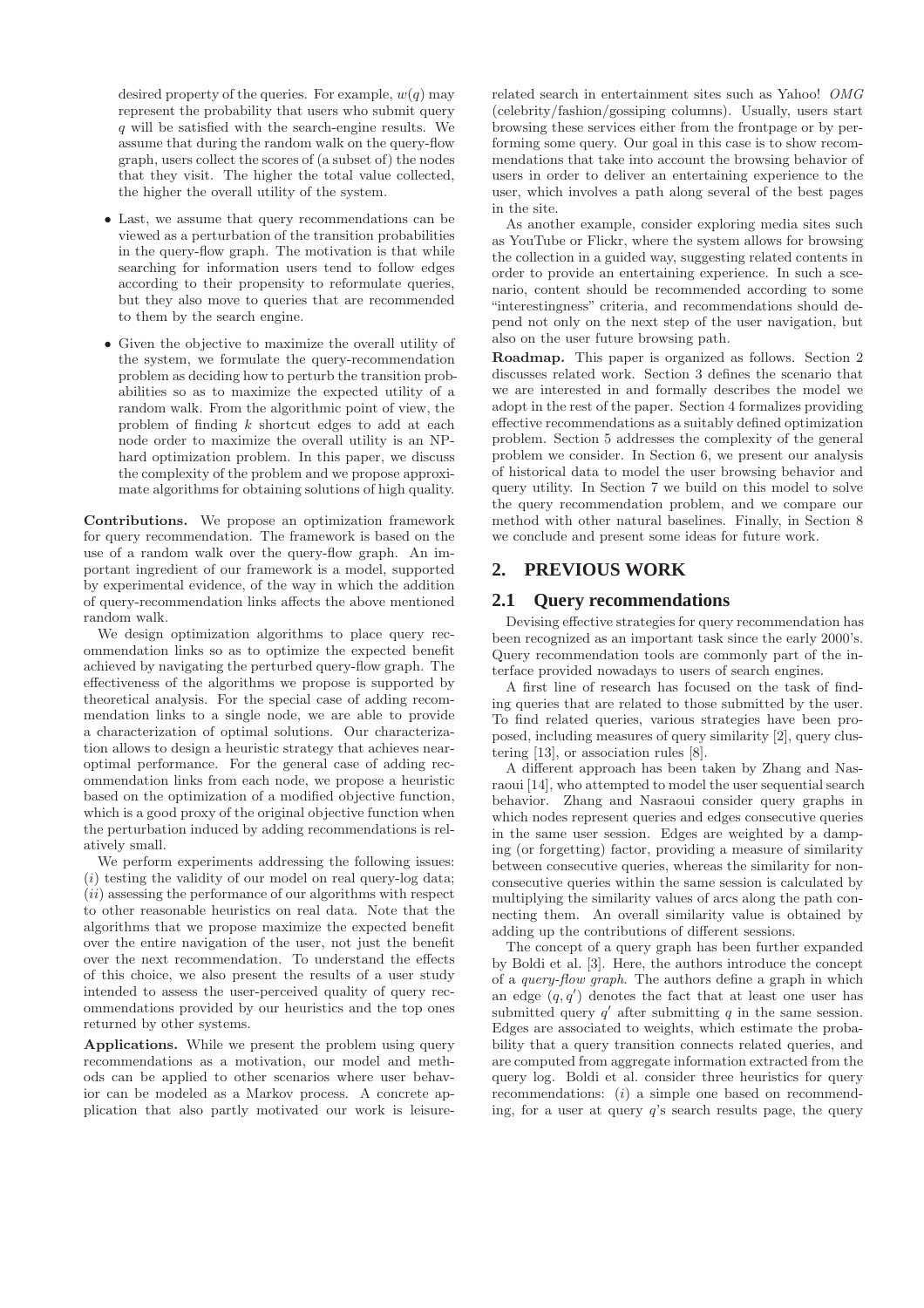$q'$  such that the weight of arc  $(q, q')$  is maximum; *(ii)* two heuristics based on random walks with restart, where restart may either occur at  $q$  or at some of the last  $k$  nodes visited by the user in the current session, according to a suitable probability distribution.

Different types of graphs can be defined over the summary information contained in query logs. In the previous paragraphs, we discuss only the approaches that are most closely related to this paper. An overview of literature, techniques, and a broader range of applications of graphs extracted from query logs is presented by Baeza-Yates [1].

One of the differences of our research with previous work, is that we use the summary information contained in the query-flow graph to define a whole optimization framework with respect to the browsing behavior of the average user. In this context, we define several optimization problems, investigating important properties of optimal solutions in significant cases. Finally, we propose and analyze heuristics that have provable performance with respect to the optimization objectives we consider.

### **2.2 Perturbation of Markov chains**

The approach that we consider in this paper considers the scenario of perturbing a Markov chain so as to optimize some suitable function.<sup>1</sup> While perturbation theory is a well-studied area of matrix analysis, there is less literature on sensitivity analysis of probability distributions defined over a (possibly non-ergodic) Markov chain. In fact, most literature addresses the topic of sensitivity analysis of Pagerank [12, Chapter 6], mostly providing bounds on the change in norm in the Pagerank vector when perturbations occur. One key contribution in the area [6] provides an interesting and deep analysis to prove the intuitive fact that Pagerank is monotonic, that is, adding a link to a Web graph cannot decrease the Pagerank value of the target page.

In this paper, we consider a related, but different problem: we are interested in optimizing the change in the expected utility achieved by a random walk on a (generally non-ergodic) Markov chain when at most  $k$  outgoing links are added to the same node (or, in general, at most  $k$  links are added to each node in a subset of the nodes).

## **2.3 Link optimization**

A scenario in which links have to be added to a weighted graph in order to optimize some function is considered in [7] and [11], which address the *hotlink assignment problem*. Here, we are a given a DAG with a distinguished root node, representing the home page of a web site. Leaf nodes have associated weights, representing the probability with which a leaf node will be visited. The goal is adding at most one link per internal page, so as to minimize the expected number of steps needed for a user to reach the desired leaf from the root. This problem is NP-hard in general and the authors prove several approximation results that depend on the probability distribution on the leaves.

The scenario we consider is similar in spirit to those considered for the hotlink assignment problem [7,11], even though there are important differences:  $(i)$  the hotlink assignment problem typically involve DAGs and trees, while here we consider general graphs;  $(ii)$  the addition of hotlinks does not change the underlying probability while in our case,

as explained further below, providing recommendation links modifies the structure of the underlying Markov chain;  $(iii)$ the goal in the hotlink assignment problem is to minimize the expected distance traveled to reach the desired leaf, while we define different objective functions that depend on node weights and the visiting probabilities of a non-ergodic Markov chain.

Chakrabarti et al. [5] consider the problem of adding"quicklinks" (i.e., shortcuts) to search engine results to optimize some utility measure. In more detail, the authors assume that for some queries the most relevant page is the home page of some web site  $W$ , which becomes the source of a possible, further user navigation of the web site W. User navigation paths from W are called *trails*. A trail will possibly meet the information needs of a user. The problem considered in  $[5]$  is to recommend at most k "deep" links that are likely to meet the user information needs. The authors assume that  $(i)$  each page u in W has some probability  $\alpha(u)$  to be considered a useful page in a trail meeting the user information needs; and  $(ii)$  the usefulness of pages is described by a suitable benefit function. The objective is to choose the links to add so as to maximize the sum of the benefits achieved over a given set of possible navigation trails. The authors prove that the problem is in general NP-hard and that it admits a constant approximate solution under mild assumptions on the benefit functions.

Our approach differs from the one considered in [5] in significant ways:  $(i)$  the problem studied is different, since their goal is to provide a set of quicklinks to pages belonging to a web site reported in the top position of a search engine's result list, while we consider the problem of suggesting queries that maximize the benefit over the entire navigation path of the user;  $(ii)$  their objective to optimize depends on the set of suggested quicklinks and on a measure of noticeability assigned to nodes, which is inferred from click-through data, while in our case, it depends on the Markov chain underlying the query-flow graph, which is itself perturbed by the addition of recommendation links, thus modifying the objective function itself and complicating the optimization task.

## **3. USER-BEHAVIOR MODEL**

We now describe the modeling of user behavior as a random walk on the query graph.

## **3.1 Query reformulation graph**

The *query-flow graph* [3] is a directed graph  $G = (V, E)$ . Nodes in  $V$  represent queries plus one special symbol  $t$  indicating the end of a search goal in our case. Let  $|V| = n$ . The edges  $E \subseteq V \times V$  of the query-flow graph represent *query transitions*. When the second element of an edge is not the terminal symbol t, then the edge represents a *query reformulation*.

We associate a Markov chain to the query-flow graph. In particular, let  $\mathbf{P}_{n\times n}$  be a row-stochastic matrix, arranged so that its last row represents the terminal symbol  $t$ . Accordingly,  $\mathbf{P}_{n,i} = 0$  for all  $i \neq n$  and  $\mathbf{P}_{n,n} = 1$ , so that state t is an absorption state of the Markov chain. The other transition probabilities of  $P$  can be estimated either  $(i)$  as observed reformulation frequencies, or  $(ii)$  by a machinelearning algorithm that uses many types of features; see [3] for details.

When a user submits a query  $q \in V$ , we expect that, in the absence of any query recommendation, the user will

<sup>&</sup>lt;sup>1</sup>More precisely, some suitable probability distribution defined over the Markov chain under consideration.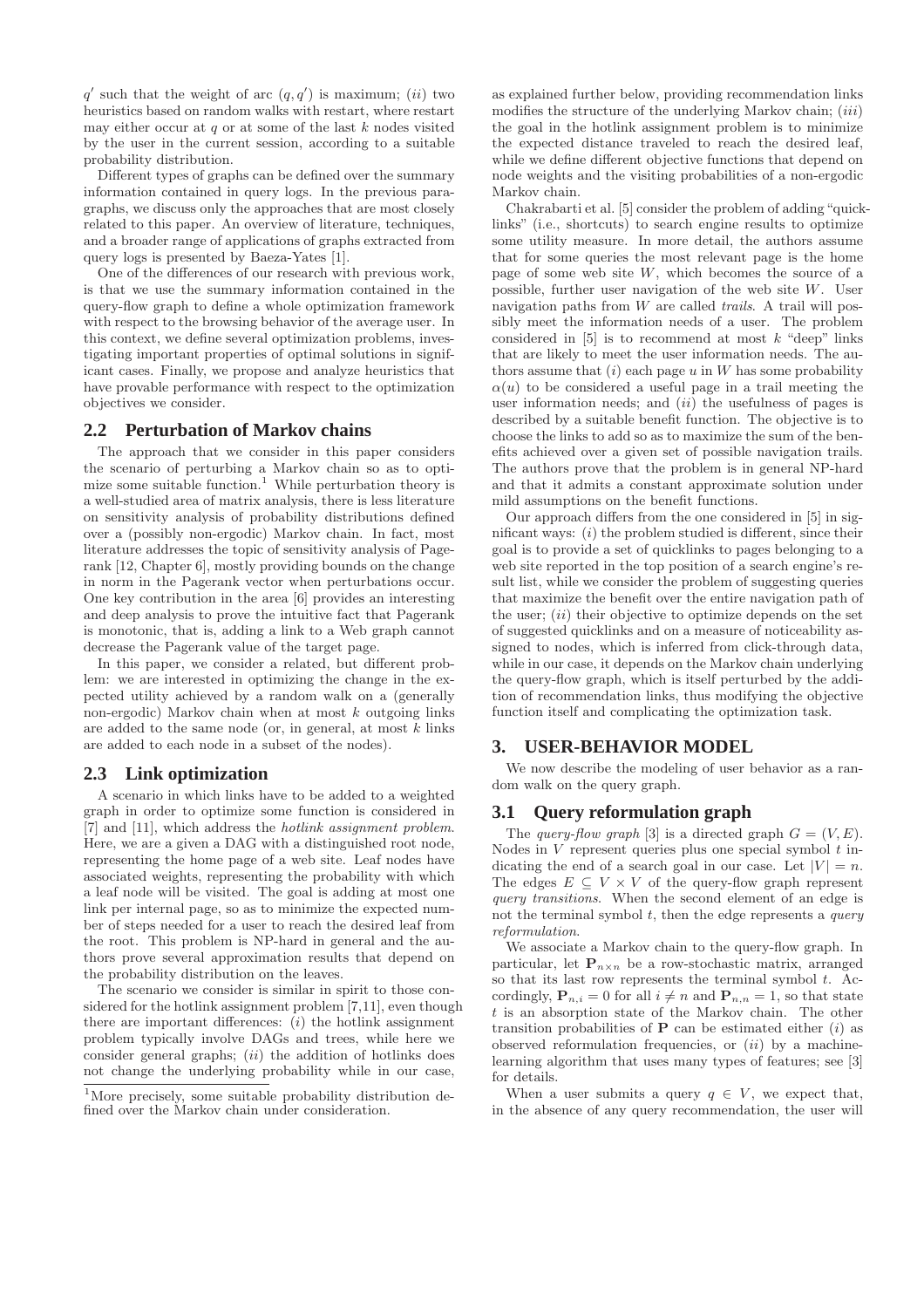submit the next query according to the distribution  $P_{q,\cdot}$ , the  $q$ -th row of matrix  $P$ . In other words, we assume that the user's querying behavior is modeled by a random walk on the matrix **P**. Let  $\tau_q = \mathbf{P}_{q,n}$ , the probability that a user will terminate her session at query q, possibly after clicking on a search result for  $q$ .

In the remainder, we let  $w: V \to \mathbb{R}$  represent node weights, so that  $w(q)$  provides a quantitative indication of the intrinsic value of query  $q$  to the users (or to the search engine, as we see shortly). We assume that  $w(n) = 0$ . The generic weight  $w(q)$  models the quality of a query q, for instance, how satisfied is a user with the search results of q. Obviously, it is impossible to know if a user is satisfied or not from the results of a query. However, we can use cheap proxies available in the query logs, such as clicks to search results, dwell time, etc. Another option for setting the weights  $w(q)$  is to consider the monetization of a query q, which can be also estimated by query-log analysis, for instance by the clicks on advertisement links. We can also consider combinations of the two. Finally, other options are possible and in this paper, we are completely agnostic about the interpretation of the weights  $w(q)$ .

#### **3.2 Query-recommendation model**

The Markov chain P models the behavior of users regarding query reformulations when they are not shown any query recommendations. When users are shown recommendations, their behavior can change in complex ways. Defining sound and reasonably simple models for estimating transition probabilities between queries in the presence of recommendations is important when investigating effective query recommendation strategies. Naturally, any proposed queryrecommendation model has to be validated with respect to real query-log data.

In general, providing recommendations to a query  $q$  induces a perturbation of P. In the remainder, we assume that this perturbation only affects  $P_{q,\cdot}$ , leaving other rows unaffected. We emphasize that this assumption and others that follow are consistent with experimental observations, as shown in Section 6. Correspondingly, the perturbation induced by adding a set of recommendations  $Q$  to  $q$  can be described by a set of values  $\rho_{q,q'}^{\mathbf{P}}(Q) \in [-1,1]$ , which in general depend on  $P$  and  $Q$ . In the remainder, we drop  $P$ (and possibly Q) from  $\rho_{q,q'}^{\mathbf{P}}(Q)$  when they are clear from the context. As a result, if a set of queries  $Q$  is recommended to users who submit  $q$ , the change induced for the matrix **P** is described by  $\mathbf{P}'_{q,\cdot} = \mathbf{P}_{q,\cdot} + \rho^{\mathbf{P}}_{q,\cdot}(Q)$  (so actually we have that  $-\mathbf{P}_{q,q'} \leq \rho_{q,q'}^{\mathbf{P}}(Q) \leq 1-\mathbf{P}_{q,q'}).$  Of course, a perturbation of  $P_{q,+}$  affects  $P_{q,t} = \tau_q$ . More precisely,  $\tau'_q = \mathbf{P}_{q,t}' = 1 - \sum_{q' \in V \setminus \{t\}} \mathbf{P}_{q,q'}'.$ 

Note that this definition provides a quite general framework that can model complex interactions, such as cases of negative dependence in the transition probabilities to similar queries.

For the sake of exposition, in the rest of the paper we assume a model in which transition probabilities associated to recommendations depend on the set Q of recommendations and on P, but not on the order in which queries are recommended. Furthermore, we restrict to scenarios in which a query appears at most once in  $Q$  (i.e.,  $Q$  is not a multiset). In fact, our framework extends to these more general settings as well.

Properties of query-recommendation models. In general when the user has just submitted query  $q$ , it is not sensible to recommend q itself, so  $\rho_{q,q}(Q) = 0$ , if  $q \in Q$ . We also make other assumptions about the properties of the recommendation model: (i)  $\rho_{q,q'}(Q) \geq 0$ , for all Q and  $q, q' \neq t, q' \in Q$ , that is, we expect an increase in the transition probabilities of the queries being recommended.

We also assume that recommending a query does not affect the transition probabilities for other queries (except possibly the termination node  $t$ ). Namely, we state property  $(ii)$ as follows:  $\rho_{q,q'}(Q) = 0$  if  $q' \notin Q$ , for all  $Q$  and  $q, q' \neq t$ . If properties  $(i)$  and  $(ii)$  hold, we also require the following property: (iii)  $\sum_{q' \in V} \rho_{q,q'}(Q) \leq \tau_q$  for all Q and  $q, q' \neq t$ also holds, since the matrix  $P'$  has to be row stochastic. Thus, recommending queries for a query  $q$  reduces the probability of a session terminating at  $q$ .

Empirical observations. While the properties that we state in the previous paragraphs are in theory restricting, they are motivated by our findings and experiments on real query-log data. Those experiments are discussed in detail in Section 6.3. Our main finding is the verification of properties  $(i)$  to  $(iii)$ : adding recommendations to a query reduces the termination probability associated to the query, without significantly affecting other transition probabilities.

For example, we observe that, in the presence of recommendations, average termination probability is reduced from  $\tau_q \approx 0.90$  to  $\tau'_q \approx 0.84$ , while at the same time, we observe for the sum of probabilities associated to recommendation links, that  $\sum_{q'} \rho_{q,q'}^{\mathbf{P}}(Q) \approx 0.06$ , thus supporting assumption  $(ii)$  above. Details are given in Section 6.

#### **4. PROBLEM STATEMENT**

The general problem that we are interested in is assisting users to formulate queries by suggesting query reformulations of potential interest and biasing the query graph navigation towards queries of higher value. Given that we cannot show an arbitrarily large number of suggestions in the search engine interface, we will assume that we can provide at most k recommendations per query.

#### **4.1 Input**

We assume that we can estimate the values  $\rho_{q,q'}^{\mathbf{P}}(Q)$ ; determining these values is an interesting but difficult statistical problem, and outside of the scope of this paper. Supported by experimental observation, we will use an estimate based on a linear function of  $P_{q,q'}(Q)$ .

We also assume that we are given, or that we can estimate the weights  $w(q)$ . Estimating these quantities can be hard, for example, when they corresponds to estimating click-through rate (CTR) on ads, or even harder when they estimate user satisfaction [9]. For our experiments we used click-through-rates as a proxy, since the majority of documents that users click are relevant for their interests; however, our framework is general and other functions can be used.

#### **4.2 Objective functions**

As we mentioned in the introduction, we consider queryrecommendation as an optimization problem, for which we next define plausible objective functions. As we mentioned in Section 3.1, every node in the query graph has an associated weight representing its intrinsic value. Depending on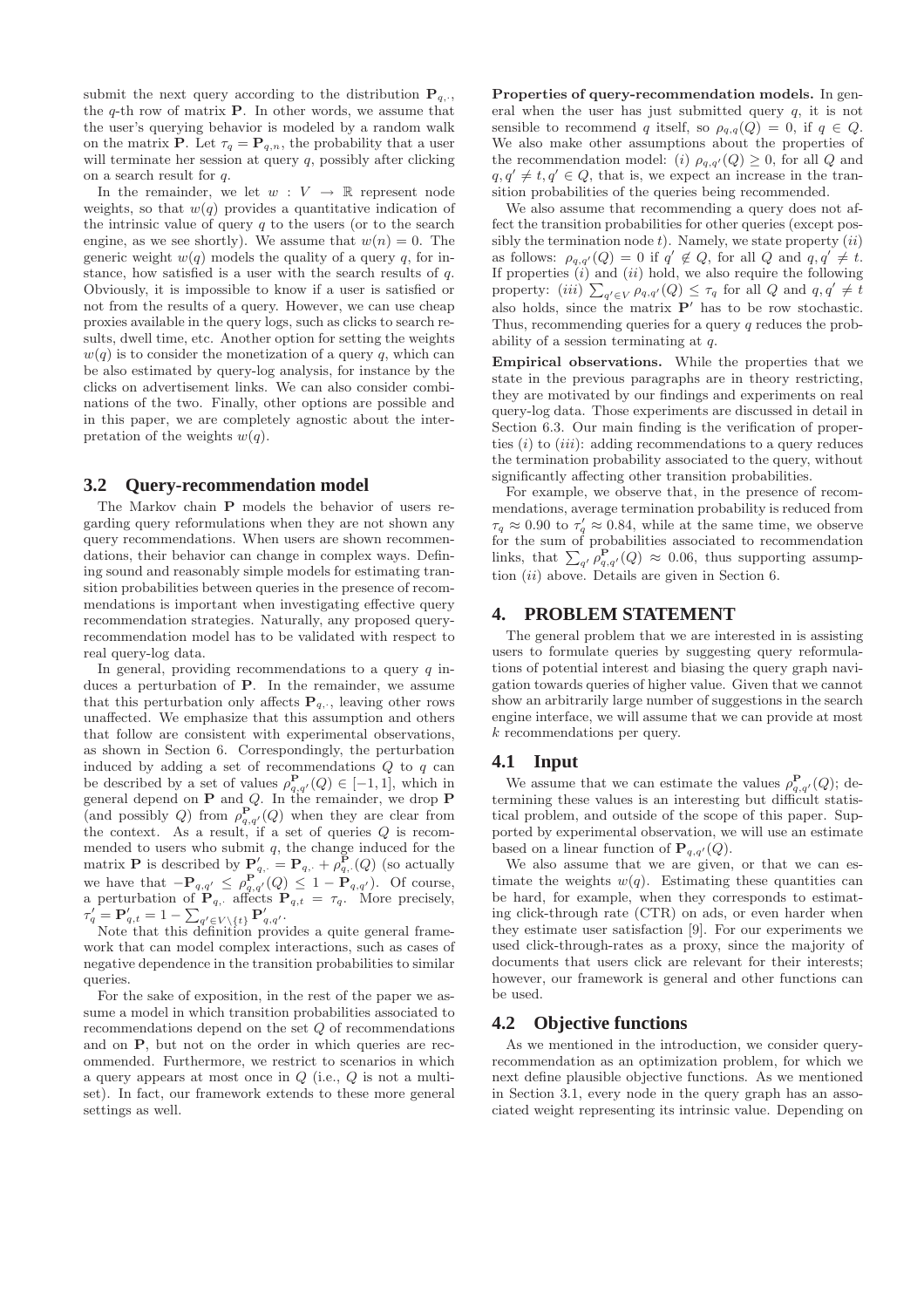the application of interest, we can define a *utility function*  $U(\cdot)$ , which associates a utility to every user session, typically a function of the weights of nodes visited during a user session on the query graph. Let  $\text{path}(q)$  be the (non necessarily simple) path that the user follows in the query graph, with  $q_t$  being the last query issued (just before terminating by visiting the terminal state  $t$ ).

Two natural choices for  $U(\cdot)$  are

- MAX-SUM:  $U(\textbf{path}(q)) = \sum_{q' \in \textbf{path}(q)} w(q')$ ; and
- MAX-LAST:  $U(\textbf{path}(q)) = w(q_t)$ .

The first choice captures scenarios such as maximizing total user satisfaction through the entire session (by setting, for example,  $w(\cdot)$  to be the number of clicked results), or maximizing revenue by displaying ads, or minimizing user session lengths (by setting the weights to  $-1$ ).

The second choice can capture user satisfaction by setting, for example,  $w(\cdot)$  to 1 if the last session terminates with a user clicking to a result.

We are now ready to formally define the optimization problems that we consider in this paper.

Multi-step query recommendation. In the general problem, users start their navigation at an initial state according to some distribution  $\pi_0$ , whose *i*-th component we denote by  $\pi_{0i}$ . We sometimes need to consider the special case in which  $\pi_0 = \mathbf{e}_q$  for some  $q \in \{1, \ldots, n-1\}$ , with  $\mathbf{e}_q$  being the q-th canonical column vector (the vector whose q-th element is 1 and the rest are 0). Given the transition matrix  $P$  of the underlying query graph, perturbation functions  $\rho^{\mathbf{P}}_{\cdot,\cdot}(\cdot)$ , a utility function  $U(\cdot)$  and a positive integer k, we seek a strategy for recommending at most  $k$  queries per node so as to maximize the expected utility for a user starting at any query in the query graph, that is,  $\sum_{i=1}^{n-1} \pi_{0i} \mathbf{E}^{\mathbf{P}'}[U(\mathbf{path}(i))],$  where  $\mathbf{P}'$  is such that, for every  $q, \overline{P}_{q,\cdot} = P_{q,\cdot} + \rho_{q,\cdot}(Q(q))$ , with  $Q(q)$ being the set of queries recommended at  $q$ , while the expectation is taken with respect to the perturbed stochastic matrix **P'**.

Single-step query recommendation. A simpler version of the problem is when the search engine can only affect the user trajectory at the initial step, but not afterwards. This case can correspond to users issuing a query as a starting point for browsing.

Formally, our goal in this case is to recommend at most  $k$ queries to users visiting  $q$ , (i.e., add at most  $k$  links leaving  $q$  in the query graph), so as to maximize the expected utility after the perturbation. Note that we still want to maximize  $\sum_{i=1}^{n-1} \pi_{0i} \mathbf{E}^{P'}[U(\mathbf{path}(i))],$  but with the constraint that only the q-th row of **P** is modified, that is,  $Q(q') = \emptyset$ , for  $q' \neq q$ .

## **5. ALGORITHMS**

Next we address the problem of solving the multi-step and the one-step query optimization problems. We first show that both versions are NP-hard and we then we look at heuristics for solving both versions of the problem.

## **5.1 Solving the problem**

Complexity. Both of the query-recommendation problems we consider are NP-hard.

THEOREM 5.1. *Both the multi-step and the single-step recommendation problems are NP-hard.*

The proof follows from the fact that we can encode a maximum-coverage problem instance in the function  $\rho$ . The details are omitted due to space constraints and will appear in an extended version of this paper.

Optimizing multi-step query recommendations. We recall from Section 4.2 that our optimization objective is maximizing  $\sum_{i=1}^{n-1} \pi_{0i} \mathbf{E}^{\mathbf{P}'}[U(\mathbf{path}(i))],$  where  $\pi_0$  is the initial distribution of starting queries. In fact, this can be a very difficult task and many questions remain open for the moment. For example, we show in Subsection 5.2 that the solution for the single-step case is independent of the initial distribution. It is not clear if this result carries over to the multi-step case: the optimal solution might in principle depend on the initial distribution and the set of recommendations chosen at one node might in the optimal solution depend on the choices performed at other nodes in complex ways. In our quest for a practical solution, we propose below a heuristic in which choices are performed independently for every node of the query-flow graph.

First notice that, in the special case that  $\pi_0 = \mathbf{e}_q$  for some  $q$  (that is, given that the user started at query  $q$ ) we can write the optimization problem as follows:

 $\overline{\phantom{a}}$ 

$$
\max_{\mathbf{P}'} \mathbf{E}^{\mathbf{P}'}[U(\mathbf{path}(q))] =
$$
  

$$
\max_{\mathbf{P}'} \left( w(q) + \sum_{q' \in V \setminus \{t\}} \mathbf{P}'_{q,q'} \cdot \mathbf{E}^{\mathbf{P}'}[U(\mathbf{path}(q'))]\right),
$$

or

$$
\begin{aligned} & \max_{\mathbf{P}'} \mathbf{E}^{\mathbf{P}'}[U(\mathbf{path}(q))] = \\ & \max_{\mathbf{P}'} \left( \tau'_q \cdot w(q) + \sum_{q' \in V \backslash \{t\}} \mathbf{P}'_{q,q'} \cdot \mathbf{E}^{\mathbf{P}'}[U(\mathbf{path}(q'))] \right), \end{aligned}
$$

depending on which utility function we consider. The first corresponds to Max-Sum, the case that the utility equals the sum of the weights in the path, and the second to Max-LAST, the case that the utility equals the weight of the last node before termination. We focus on the first case as the second one is similar. Instead of maximizing

$$
\max_{\mathbf{P}'} \left( w(q) + \sum_{q' \in V \setminus \{t\}} \mathbf{P}'_{q,q'} \cdot \mathbf{E}^{\mathbf{P}'}[U(\mathbf{path}(q'))] \right),
$$

 $\overline{ }$ 

we perform a one-step approximation and we maximize the expression

$$
\max_{\mathbf{P}'} \left( w(q) + \sum_{q' \in V \backslash \{t\}} \mathbf{P}'_{q,q'} \cdot \mathbf{E}^{\mathbf{P}}[U(\mathbf{path}(q'))] \right)
$$
  
= 
$$
\max_{\mathbf{P}'_{q,:}} \left( w(q) + \sum_{q' \in V \backslash \{t\}} \mathbf{P}'_{q,q'} \cdot \mathbf{E}^{\mathbf{P}}[U(\mathbf{path}(q'))] \right).
$$

Note that, compared to the initial formulation, the expectation is now taken with respect to  $P$  and not  $P'$ , so that the last equality above follows since the terms  $\mathbf{E}^{\mathbf{P}}[U(\mathbf{path}(q'))]$ do not depend on the perturbation. We call this the *onestep approximation* because we assume that the system will perform recommendations only in the current query  $q$  and not in the subsequent user browsing session.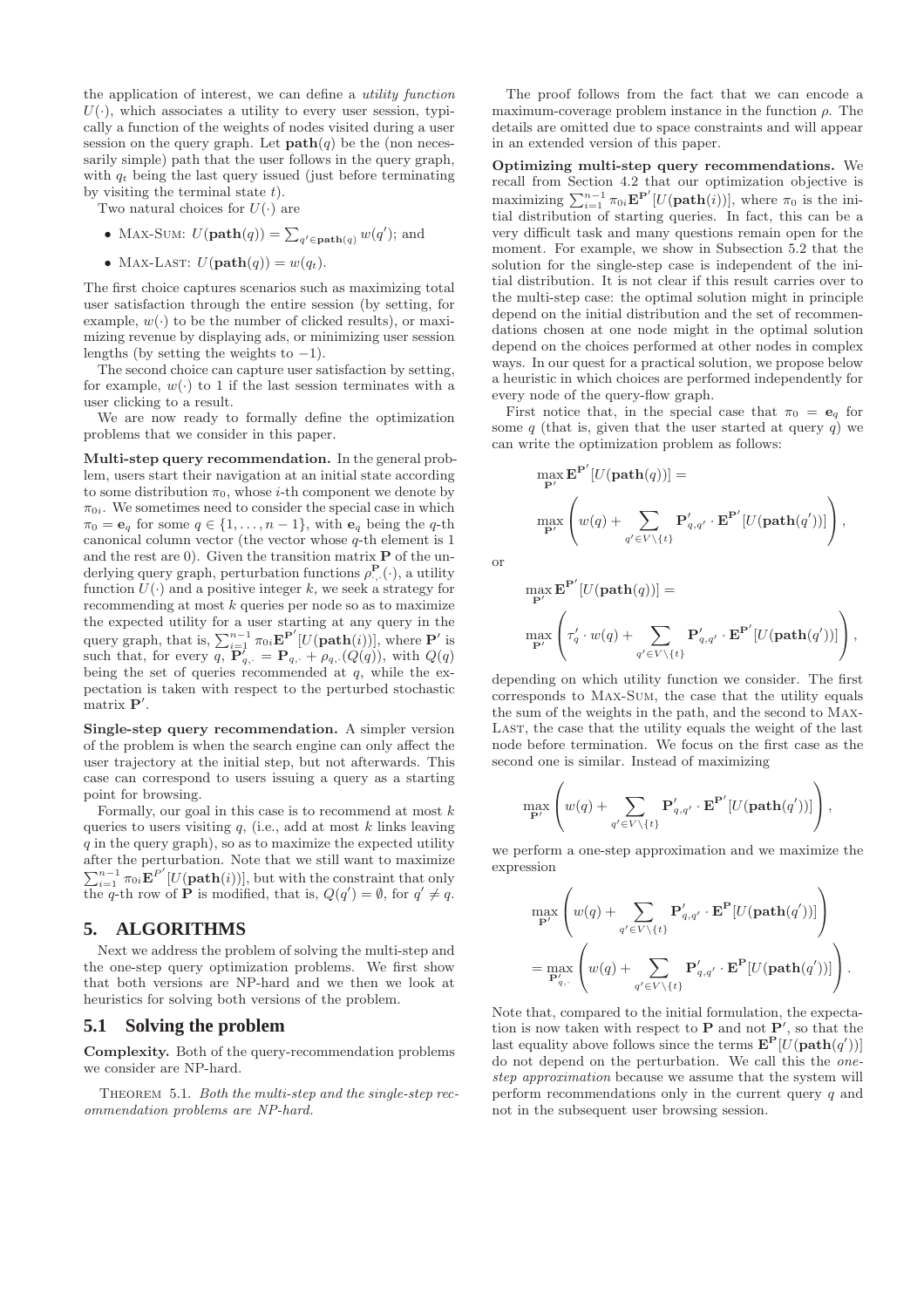Now we only need to compute the expressions  $V_{q'} \doteq$  $\mathbf{E}^{\mathbf{P}}[U(\mathbf{path}(q'))]$  and write for each query q':

$$
V_{q'} = w(q') + \sum_{q'' \in V \setminus \{t\}} \mathbf{P}_{q',q''} \cdot V_{q''}.
$$

This yields a set of  $n$  linear equations with  $n$  unknowns so we can compute all the values  $V_{q'} = \mathbf{E}^{\mathbf{P}}[U(\mathbf{path}(q'))]$ simultaneously. We can therefore cast the problem as

$$
\max_{\mathbf{P}_{q,\cdot}'} \left( w(q) + \sum_{q' \in V \setminus \{t\}} \mathbf{P}_{q,q'}' \cdot V_{q'} \right),
$$

for known values  $V_{q'}$ . This decomposition allows us to solve a large number of scenarios.

#### **5.2 Single-step query recommendations**

In this subsection, we consider the single-step query recommendation problem<sup>2</sup>. Given a query  $q_j$ , our goal is to choose a set  $\boldsymbol{Q}$  of at most  $\boldsymbol{k}$  recommendations to propose to users viewing  $q_i$ 's search engine results, so as to optimize some utility function. In the following, we label queries as  $q_1, \ldots, q_{n-1}$  and we assume that P's *i*-th row corresponds to query  $q_i$ . Our goal is to optimize  $\sum_{i=1}^{n-1} \pi_{0i} \mathbf{E}^{\mathbf{P}'}[U(\mathbf{path}(q_i))]$ , where **P**' is the perturbed matrix and  $\pi_{0i}$  is the probability that the user starts her navigation at  $q_i$ . For utility, we use MAX-LAST, where the utility is the weight of the last query before termination. We assume that the properties  $(i)-(iii)$ described in Section 3.2 hold, so that the perturbation only affects the row of the initial matrix  $P$  corresponding to q.

Note that, from the above paragraph, the objective appears to depend on the initial probability distribution  $\pi_0$ . In fact, the simple heuristic we propose below relies on the interesting fact that the optimal set of query recommendations to add to some given query  $q_i$  so as to maximize the expression above does not depend on  $\pi_0$ . This is stated by the following fact:

Fact 5.2. *Assume we add a set* Q *of recommendations at*  $q_j$ ,  $|Q| \leq k$ , so as to maximize  $\sum_{i=1}^{n-1} \pi_{0i} \mathbf{E}^{\mathbf{P}'}[U(\mathbf{path}(q_i))],$ *where* P ′ *denotes the perturbed matrix. Then, the optimal solution is independent of*  $\pi_0$ *.* 

This fact implies that, in order to optimize the placement of links at some query  $q$ , we can limit ourselves to optimizing  $\mathbf{E}^{\mathbf{P}'}[U(\mathbf{path}(q))]$  and this choice is optimal with respect to any initial distribution. We prove in the full paper that the simple, greedy algorithm given in Figure 1 performs close to optimum in the cases of practical interest.

Algorithm SSQR-Greedy requires the computation of the expected utility achieved by a random walk starting at  $q_{\ell}$ , for  $\ell = 1, \ldots, n-1$ , where the expectation is taken with respect to *the unperturbed matrix* **P**. These quantities can be precomputed once and stored beforehand. Denote by QALG and  $Q_{OPT}$  the algorithm's and the optimum's choices for  $Q$ . The optimal algorithm solves the problem exactly, computing the solution maximizing the expected benefit, generally in non-polynomial time. Denote by  $h(Q_{ALG})$  and  $h(Q_{OPT})$ the corresponding values for the expected utility. Algorithm SSQR-Greedy achieves a performance that is close to optimum in cases of practical relevance, as shown by the following

#### Algorithm SSQR-Greedy

**Require:** query  $q_j$ ,  $\rho_{j\ell}$  ( $\ell = 1, \ldots, n-1$ ), k 1:  $\bar{U} \leftarrow V - \{t, q_j\}$ 2:  $Q \leftarrow \emptyset$ 3: while  $|Q| < k$  and  $\exists \ell : \mathbf{E}^{\mathbf{P}}[U(\mathbf{path}(\mathbf{e}_{\ell}))] > w(j)$  do 4:  $i \leftarrow \arg \max_{\ell: q_{\ell} \in U} \{ \rho_{j\ell}(\mathbf{E}^{\mathbf{P}}[U(\mathbf{path}(\mathbf{e}_{\ell}))]-w(j)) \}$ 5:  $Q \leftarrow Q \cup \{q_i\}$ 6:  $\dot{U} \leftarrow \dot{U} - \{q_i\}$ 

Figure 1: Greedy algorithm for single-step query recommendation.

THEOREM 5.3.

$$
h(Q_{ALG}) \ge (1-x)h(Q_{OPT}),
$$

where  $x$  depends on the the unperturbed matrix and it is small for most non-pathological instances (possibly,  $x \ll 1$ ).

The case of no incoming links. When  $q_i$  has no incoming links in the unperturbed Markov chain, it turns out that the solution provided by Algorithm SSQR-Greedy is optimal. In particular, in this case a random walk starting at  $q_\ell$  has zero probability of terminating at  $q_i$ . We already observed in Section 4.2 that this case is of practical interest in the case of search done as an initial step for browsing, for example.

**Remarks.** If we replace  $\mathbf{E}^{\mathbf{P}}[U(\mathbf{path}(\mathbf{e}_{\ell}))]$  with  $w(\ell)$  in the pseudo-code of Algorithm SSQR-Greedy, we obtain one of two natural heuristics, namely, maximizing the expected increase in the weight of the next query navigated by the user over the current one, provided the user follows a recommended link. In the experimental part we consider a slightly different version, that of maximizing  $\rho_{j\ell} \mathbf{E}^{\mathbf{P}}[U(\mathbf{path}(\mathbf{e}_{\ell}))].$ 

# **6. EXPERIMENTS TO DETERMINE USER BEHAVIOR**

In this section we present the dataset we used and our modeling approach. We mention again that our main goal is to design a fairly accurate but simple model to use for our optimization purposes.

#### **6.1 Experimental framework**

Dataset. We perform an experiment on the search-engine results page, for a small fraction of users. In this experiment, we remove the query recommendations (labeled "*Also try ...*" in the user interface) from the top of the page. As a control group, we sample a similar amount of normal sessions using the default interface during the same period of time.

We process the search sessions to segment them into *search goals* [10], which are sequences of queries corresponding to an atomic information need. For instance, the queries "car battery" and "buy a car battery" can be considered part of the same *goal*, but the query "brake pads", while related to the other queries (for the topic of cars) is on a different *goal*. Search goals contain a median of 2 queries.

Next, we aggregate information in a query-flow graph, by considering for every pair of queries, all the sessions in which those queries appear consecutively.

In the user-behavior characterization results below, we select queries q having frequency freq(q)  $\geq$  50 and having at least 15 non-terminal transitions:  $\sum_{q' \neq t} \text{freq}(q, q') \geq 15$ . We also discard queries that generate spell suggestions, to avoid confusing spell correction with query recommendation.

<sup>&</sup>lt;sup>2</sup>All proofs of this subsection are omitted for the sake of space and will appear in the extended version of the paper.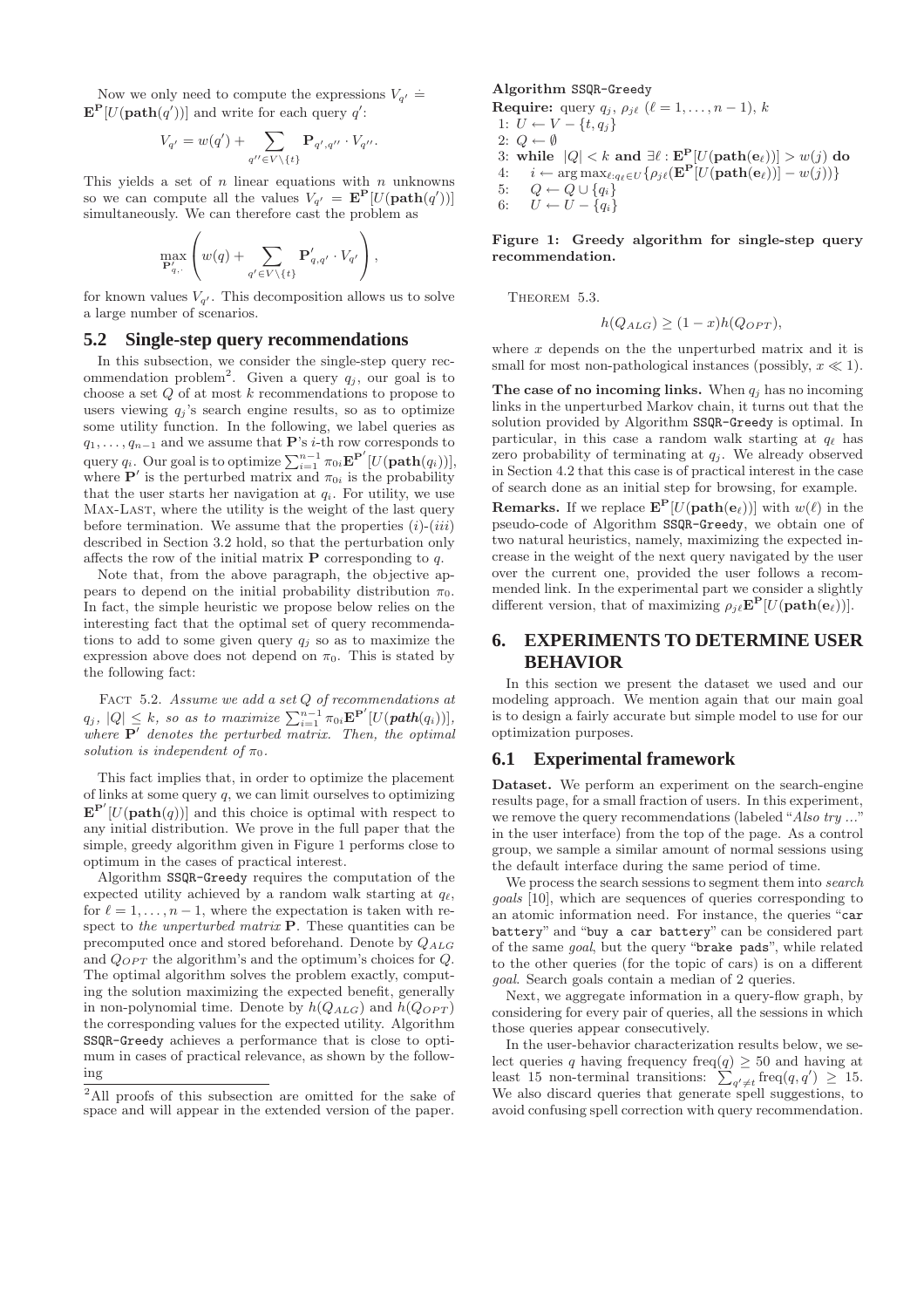Finally, we keep only the queries that match these conditions in both the experiment and the control group.

#### **6.2 Impact of reformulations on the termination probability**

The termination probability (the probability of stopping a search session at a query) depends on a number of factors, as it conflates both successful and unsuccessful queries. We observe that in general the more frequent a query is, the higher its termination probability, as shown in Figure 2(b).

With respect to the effect of query recommendations on this probability, it is clear that recommendations reduce the termination probability, as shown in the box-and-whisker diagram of Figure  $2(a)$ . For this query sample, without query recommendations in most cases the termination probability  $\tau_q$  is between 0.8 and 1.0. When query recommendations are shown, the termination probability  $\tau_q'$  is between 0.6 and 1.0, with  $E[\tau_q] \approx 0.90$  and  $E[\tau_q'] \approx 0.84$ .



(a) Drop in termination prob-(b) Frequent queries tend to ability have higher  $\tau_q$ 

#### Figure 2: Drop in termination probability with recommendations.  $\tau'_q$  can be approximated by a linear function of  $\tau_q$

The relationship between  $\tau_q$  and  $\tau'_q$  can be roughly approximated by a linear function, as shown in Figure  $3(a)$ :  $\tau'_q \approx 0.9\tau_q$ . The linear model fits well this data, with Pearson's correlation coefficient  $r = 0.82$ . In this and the following plots, each point is a query and the size of its circle is proportional to its frequency in the data.

Actually, the drop in the termination probability observed in Figure 2(a) can be explained almost completely by the user clicks on the query recommendations, as  $\tau'_q \approx \tau_q$  –  $0.8\sum_{q' \in Q} \rho_{q,q'}$  ( $r = 0.95$ ). In Figure 3(b) we can see the linear approximation.

Finally, considering  $P_{q,q'}$  does not seem to help increase the accuracy, as the best linear we can obtain is  $\tau'_q \approx \tau_q$  –  $0.7\sum_{q' \in Q} \mathbf{P}_{q,q'}$  (r=0.82); which basically relies on the correlation between  $\tau'_q$  and  $\tau_q$ . The plot looks very similar to Figure 3(a) and is thus omitted.

We also gather two sets of weights for the queries. The first is a proxy of user's satisfaction: the click-through rate on the organic search results of a query. The second is a proxy for revenue for the search engine: the click-through rate of advertising in the page of search results for a query. These two sets of weights will be the weights  $w(q)$  that we use in our experiments.

## **6.3 Impact on query transitions**

We observe that  $98.7\%$  of the recommended queries at position 1 increase their transition probability with respect to the control group. On the other hand, the distribution of reformulations to queries that are not recommended  $(q' \notin Q)$ remains basically equal. We measured the Jensen-Shannon divergence between the probability distribution of the transitions to non-recommended queries, and it is on average 0.03 with 95% of the query pairs having a divergence of less than 0.08.

We are also interested in finding  $\rho_{q,q'}$  given  $\mathbf{P}_{q,q'}$ . It turns out that  $\rho_{q,q'}$  depends on a number of factors, and simple models based only on termination probability do not perform well. For instance, if we look at the sum of the perturbations,  $\sum_{q' \in Q} \rho_{q,q'} \approx 0.4 - 0.4\tau_q + 0.4 \sum_{q' \in Q} \mathbf{P}_{q,q'}$  $(r=0.51)$ , shown in Figure 3(c).



Figure 3: The drop in the termination probability can be explained almost completely by the clicks in the recommended queries

A simple model is the following:  $\rho_{q,q'} \approx 0.2 - 0.2\tau_q +$  $0.6P_{q,q'}$  (r=0.41). Basically, the recommendation will be more clicked if the recommended query is done more frequently by users. However we have to point out that this does not hold deterministically, and for instance there are some queries with  $P_{q,q'} = 0$  that have  $\rho_{q,q'} > 0$ , as shown in Figure  $3(d)$ . For q, these queries are never written as reformulations by current users, but they are followed if shown to them as suggestions.

We computed several lexical features for each query pair, following [3], and found that if  $J(q, q')$  is the Jaccard coefficient between the sets of character tri-grams of query strings  $q$  and  $q'$  (capturing basically if the queries are lexically related), then  $\rho_{q,q'} \approx 0.2 - 0.2\tau_q + 0.8\mathbf{P}_{q,q'} + 0.1J(q,q')$  $(r=0.50)$ . Basically this model incorporates the fact that people will click on suggested queries that are similar (lexically) to their original query.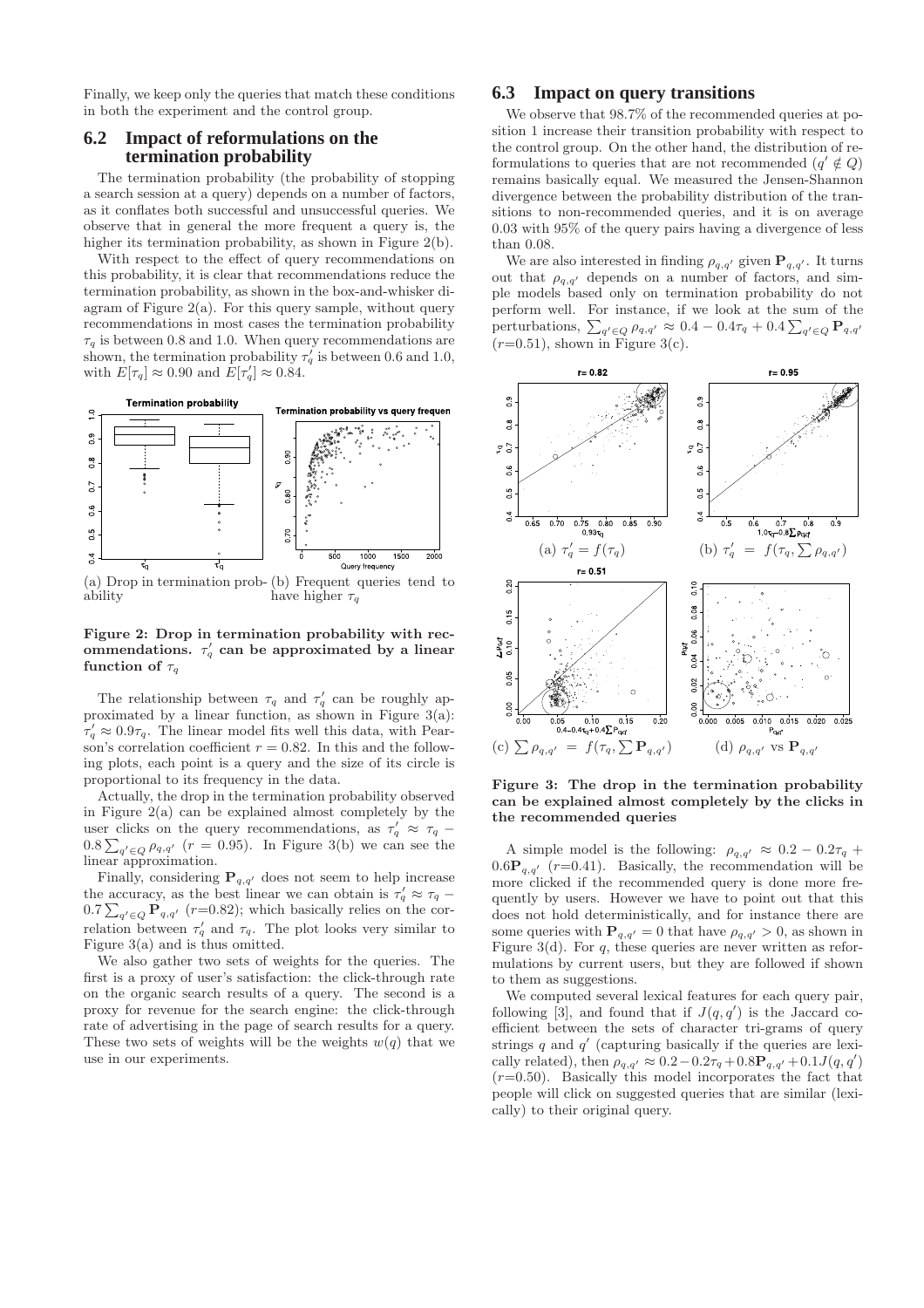## **6.4** Correlation of  $w(q')$  with  $P_{q,q'}$

Before attempting to solve the optimization problem, we may first ask if users naturally select queries with high weight on their own. For a fixed q, is  $\mathbf{P}_{q,q'} \propto w(q')$ ? It does not seem to be the case. If we measure the correlation coefficient between these two values for a fixed query  $q$ , we observe an average correlation of around 0.1. More generally, even when we look at the relationship between  $w(q')$  and  $w(q)$  for pairs of reformulations done by users, we observe that users are not consistent in reformulating to either queries with higher or lower click-through rates than the queries they are at currently.

# **7. EXPERIMENTS COMPARING RECOM-MENDATION ALGORITHMS**

We present below the results of experiments comparing our heuristic with various other natural candidates.

#### **7.1 Problem instances**

Dataset. We take the top 420 queries by frequency and then follow all possible reformulations observed in the querylog up to distance 5 (distance=1 are direct reformulations).

We use the two sets of weights described in Section 6.1. In terms of utility function we consider both approaches of Section 4.2. For the experiments where we use the set of weights corresponding to the click-through rate of organic search results, the utility is MAX-LAST, the click-through rate of the last page before termination – this gives an indication of the user's satisfaction during her search session. For the experiments where we use the set of weights corresponding to sponsored advertisements, the utility is Max-Sum, the sum of the weights of the queries visited – this is a proxy of the expected number of ads clicked.

In the next two sections, we compare the performance of our approach with other natural heuristics, by using historical results in the next section and then by performing a user study. Our goal is two-fold. First, we want to examine whether simpler approaches can also optimize the expected future utility as much as our approach does. Second, since we optimize not over the next step, but over the entire session, we measure the decrease in the quality of the immediate recommendations.

Interestingly, our experimental analysis shows that our algorithms are significantly better than other heuristics with respect to the optimization goals we pursue, at the same time providing next-step recommendations whose quality is comparable to that achieved by heuristics that are explicitly designed to this purpose.

## **7.2 Comparison of our approach with other heuristics**

First, we examine to what extent other natural heuristics optimize the objective that we are trying to optimize, the expected future utility. We consider three different heuristics. The first is to recommend the  $k$  queries that have the highest weight. The second imitates a simple recommendation system and it recommends the  $k$  queries that have the highest recommendation probability, that is, the queries  $q_{\ell}$ with highest value  $\rho_{j,\ell}$ , assuming that the current query is query  $q_i$ . Finally, the third heuristic combines the previous two and it recommends the k queries that maximize the



(a) Top-5 recommendations (b) Top-3 recommendations

Figure 4: Average sum (over the top- $k$  recommendations) of the expected weight of the last query before termination. Expected values are approximated using the 1-step heuristic. Weights correspond to click-through rate of the organic search results.

quantity  $\rho_{i,\ell} \cdot w(\ell)$ , in other words the queries that maximize the expected utility of the next query.

In Figure 4 we can see the comparison of the aforementioned three heuristics with our method when we perform k recommendations (Figure 4(a) shows the case of  $k = 5$ , while Figure 4(b) the case of  $k = 3$ ). To create each plot we consider each query and we compute the top- $k$  recommendations according to the various heuristics. For each recommendation we compute the expected future value. In fact, since this value is expensive to compute, we approximate it with the one-step heuristic of Section 5.1 (note that this is also the quantity that our approach maximizes). After computing these values we sum them for each query and then we consider the distribution over all queries. The plots in Figure 4 are the box-and-whisker diagrams of those distributions. Recall that for the organic search results, the utility of a path is MAX-LAST, the weight of the last query before termination, and in this particular experiment, the click-through rate (of organic search results) on the results page after the users performed the query.

By definition our heuristic performs better than the alternatives, so what the plots are depicting is whether more standard and "myopic" solutions suffice, or our method performs much better. From the plots we see that the three simple heuristics perform similarly, and indeed, much worse than our proposed solution. The overall improvement is about 45%.

In Figure 5 we see the corresponding plots for the advertising scenario, namely when query weights correspond to the click-through rates on ads on the corresponding result pages, and when the utility is the sum of the weights of the pages that the user visited. Again we see that other heuristics cannot achieve the performance of ours, our heuristic giving values that are from 57% to 87% higher than the next best heuristic.

While in this paper we make the case that we should optimize query recommendations for the entire user session, nevertheless we would ideally like not to present recommendations to the user that appear significantly worse to the user, even if they provide better future results. In the case that the weight of a query is a measure of the user satisfaction (e.g., when the weight is the click-through rate of the corresponding pages as in our first experimental scenario)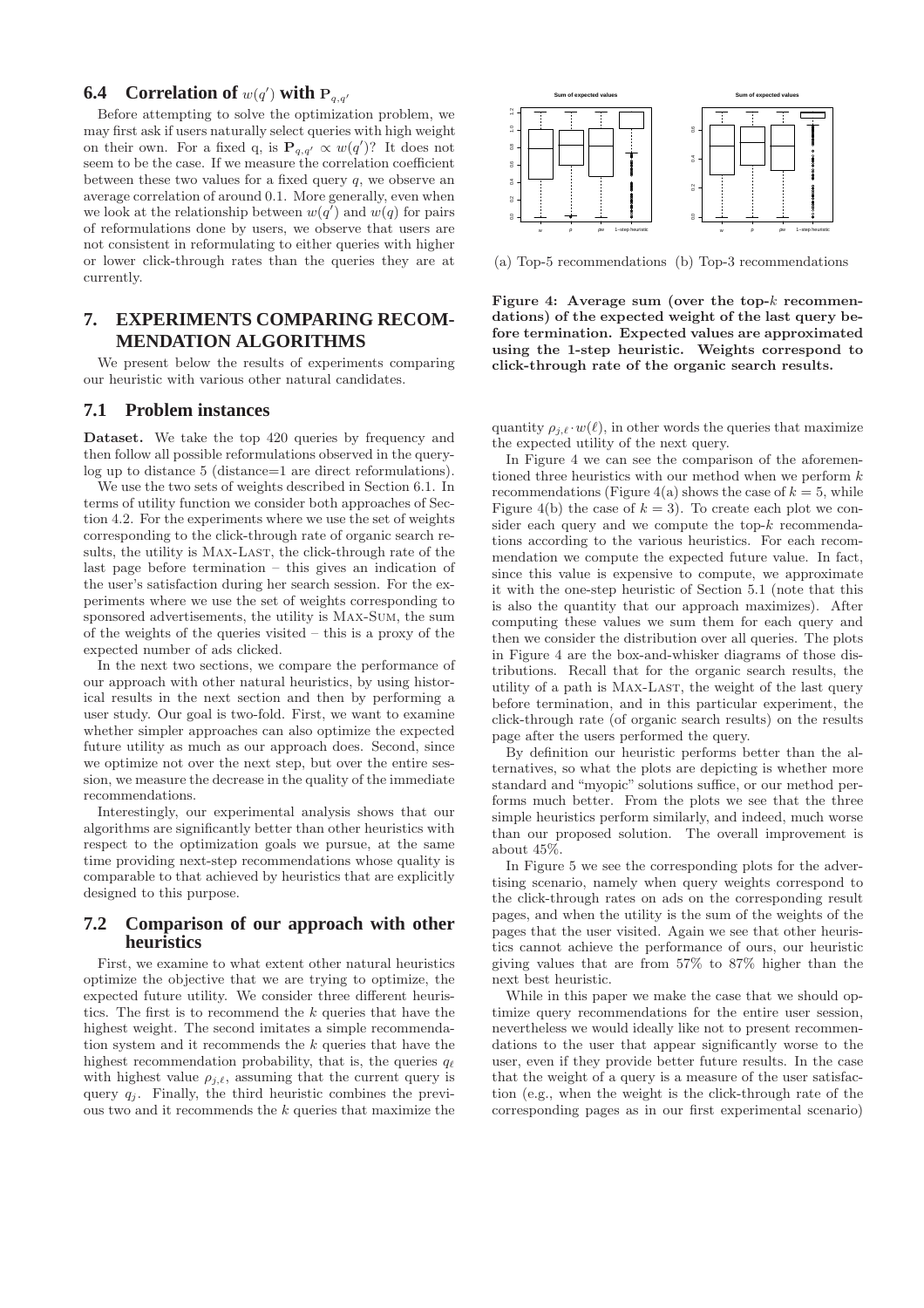

(a) Top-5 recommendations (b) Top-3 recommendations

Figure 5: Average sum (over the top- $k$  recommendations) of the expected sum of the weights of the queries. Expected values are approximated using the 1-step heuristic. Weights correspond to clickthrough rate of the sponsored advertisements.



Figure 6: Sum of the weights of the weights of top-5 recommendations. Weights correspond to (a) clickthrough rate of organic search results, and (b) sponsored advertisements.

we would like the weight of the recommended queries to be large for our heuristic as well. It is not hard for someone to construct Markov chains where this can happen, and in fact, in general the one-step heuristic will perform poorly under this measure. In Figures  $6(a)$  and  $6(b)$  we see that this can happen in practice as well: the weights of the queries recommended are much lower than the best possible (we show results for top-5 recommendations, plots for top-3 recommendations are analogous). To explore this matter more, we perform a user study in the next section, to measure the extent to which optimizing over the entire future reduces the quality of the immediate recommendations and to examine to what extent a lower weight corresponds to a much lower user satisfaction.

## **7.3 User study**

To address the issues raised at the end of the previous subsection, we conducted a user study to test if the recommended queries are acceptable as recommendations to users. For this, we ran our approach and the heuristics and compared the top-3 recommendations side-by-side. We then paired systems at random and showed to an assessor:  $(i)$ the original query,  $(ii)$  the top-3 recommendations generated by one system, and (iii) the top-3 recommendations generated by the other system. The identity of the system used for generating each recommendation was not present in the interface. For each query (original, or recommended), we asked a web search engine to retrieve the top-3 results, which were also shown to provide some context about the query and the recommendations.

We asked the panel of assessors (3 of the authors of this paper) to answer: *which system provides better recommendations?*. The options were (a) the first set is better, (b) the second set is better, (c) both sets are similar. We collected 980 such assessments.

This assessment task was highly subjective and Cohen's  $\kappa$  statistics of the inter-assessor agreement (on a set of 50 queries for which their assessments overlapped) shows  $\kappa =$ 0.61 which can be interpreted as a substantial level of agreement.

Considering the cases in which the assessors declared one set of recommendations to be better, we observed that the method based on  $\rho w$  out-performed the method based on  $\rho$ in about 59% of the cases in which they were paired, which is significant at  $p = 0.03$ . For the other pairs of systems, we did not observe a significant  $(p < 0.1)$  advantage of one system over the other.

These results suggest that the recommendations generated by our method, are not perceived as being worse or better by users, while still leading them through paths that have significantly larger utility.

## **8. CONCLUSIONS**

We have shown an approach to query recommendation that is based on casting this problem in an optimization framework, in which we perturb users' query-reformulation paths to maximize the expected value of some suitable utility function defined over search sessions. We defined two utility functions MAX-LAST and MAX-SUM which, respectively, formalize the goals of reaching a valuable destination or traversing many valuable nodes. We have shown that this problem is in general NP-hard, but that we can provide effective and efficient approximation algorithms for it, with provable performance in significant cases. Finally, we have implemented our approximation heuristics and tested them on real test sets, also carrying out a user study that confirms that our techniques can be used to generate query recommendations that are perceived similar in quality to what users would consider more relevant to their search goals, but that at the same time bias users' browsing along reformulation paths that achieve a much higher utility than without such assistance.

Both our modeling framework and our solution approach are general and can be applied to various settings by modifying the interpretation of weights, the exact definition of utility, the transition probability matrix, and so on. While our initial motivation was the query reformulation problem, we believe that it can be applied to other settings in which users' behavior can be modeled as a Markov process.

Two key aspects of our method require further development: the way of assessing the utility of individual queries and the model for estimating the response of the user in the presence of query reformulations. The methods we have described in this paper can benefit from future improvements in these two areas. Another interesting question is the incorporation of diversity in the entire framework. On the theoretical side, providing an approximation algorithm for the general multi-step recommendation problem seems to be the hardest open problem from this research.